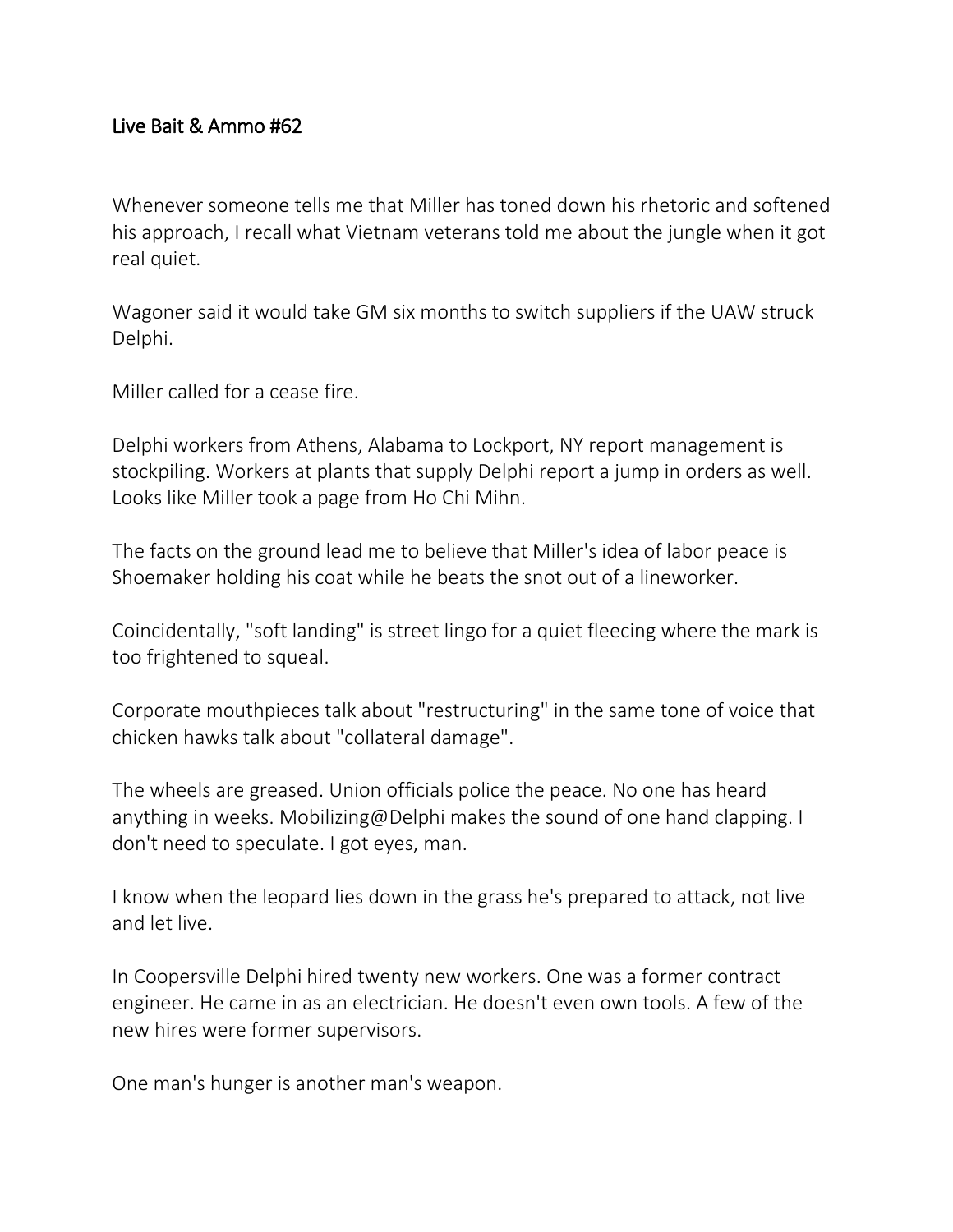Gettelfinger gave GM the largest health care concessions in UAW history. Look what it got us. Plant closings. Job cuts. More threats.

No sooner is one concession made then another one appears. Bill Ford with one hand over his heart and the other in his pants.

2007 contract negotiations have already begun but UAW officials haven't taken a strike vote or asked the rank and file for resolutions. The Concession Caucus says, "We have a plan," but all we have seen so far is an orderly retreat turned into a rout.

If Delphi members had a Benefit Guarantee from GM, it wouldn't be on the table. But apparently it's in negotiation. GM is dictating the terms and Shoemaker is taking shorthand.

The Concession Caucus accuses SOS of being divisive. My favorite accusation is "socialist". The capitalists are eating our lunch every day and we are supposed to be afraid of socialists? GM is partners with Communist China and the Concession Caucus tries to redbait me?

The SOS goal is straightforward: save jobs, pensions, benefits, wages.

Where's the wedge?

If UAW officials don't agree with those goals they should stand up and state their case for concessions publicly. If UAW officials don't agree that workers are worth fighting for, than we should elect delegates to the National Convention who will demand "equality of sacrifice" from the International. Cancel their pensions, cut their wages, slash their health care, and eliminate their jobs.

It's time to ratchet the jack another notch.

Put the backbone back into the UAW.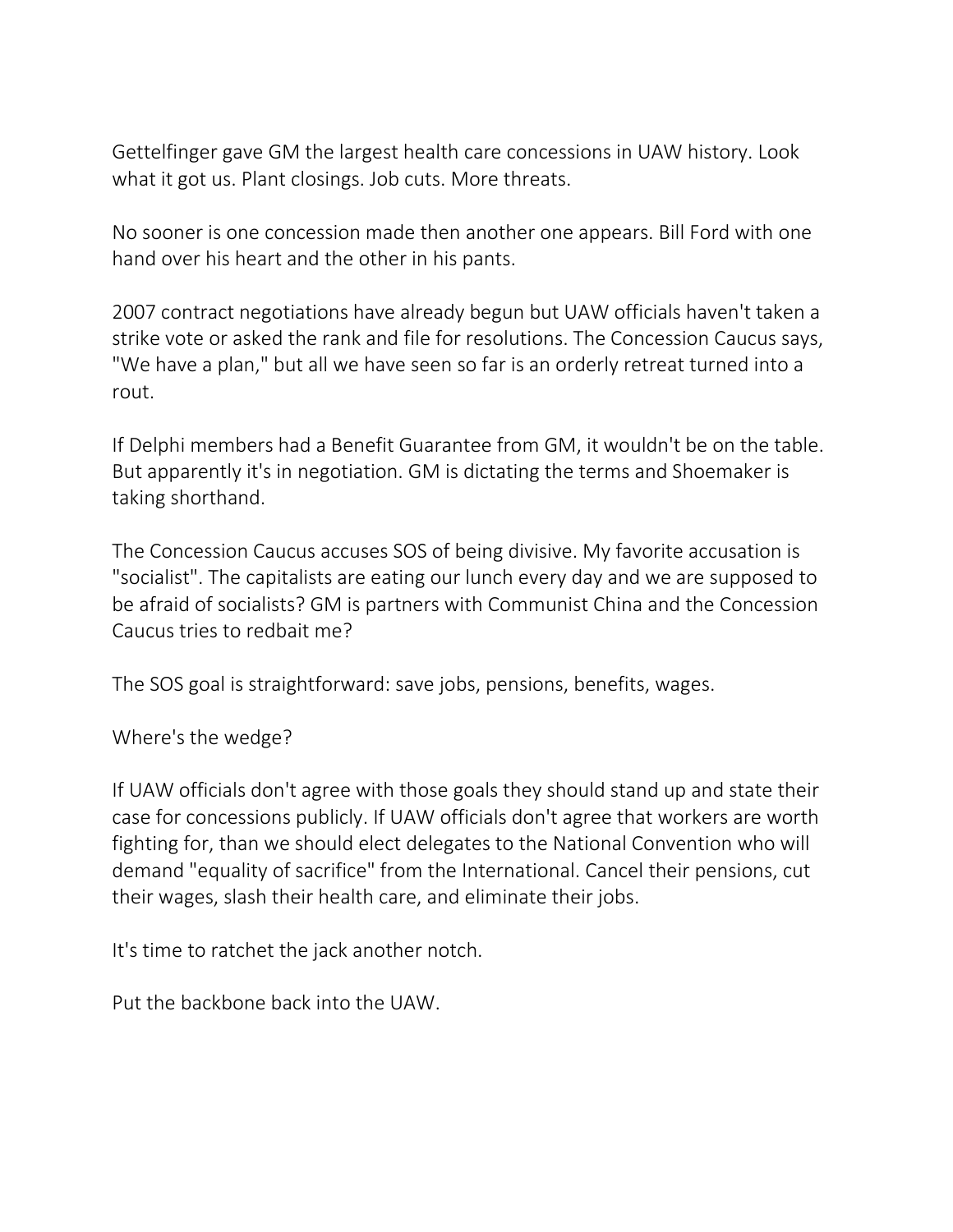Delphi workers are facing the bayonet today, but the impact of the attack will be broad and deep. Workers at the Big Three and every supplier in between are staring down the barrel of a long range cannon.

If GM wants to sell cars in America, they'd be wise to treat workers fairly. Our pensions were earned. We secured the investment with our lives. Hours worked is our collateral. The pension fund belongs to us.

After reading my article, "The Answering Machine", in the Uncommon Sense, Tom Seymour asked:

1. Were "Legacy Benefits" earned in the past by the retirees for each car they built?

- 2. Did GM include that cost in the price of the cars the retirees built?
- 3. Did the public pay for that cost when they paid for the GM cars?
- 4. Was any of that money put into a trust fund?
- 5. Did that trust fund KEEP records?
- 6. Did GM pay taxes or get tax breaks for the money put in the trust fund?

7. Can a rank and file UAW Member get a written answer to any of these questions?

An auto industry analyst, David Cole, said on the Leher Report [6/26/06], "The union as a traditional adversarial or confrontational party to management is gone, it's dead. The union in collective bargaining negotiations has no ability to define wages and benefits anymore. The market is defining them and the only hope for the union is as a collaborative partner with management." His message couldn't have been better scripted from GM's point of view -- right down to describing the UAW as collaborators.

David Cole is the son of a GM president. David never had to work for a living. His "legacy" is not threatened. GM's favorite son doesn't understand that workers are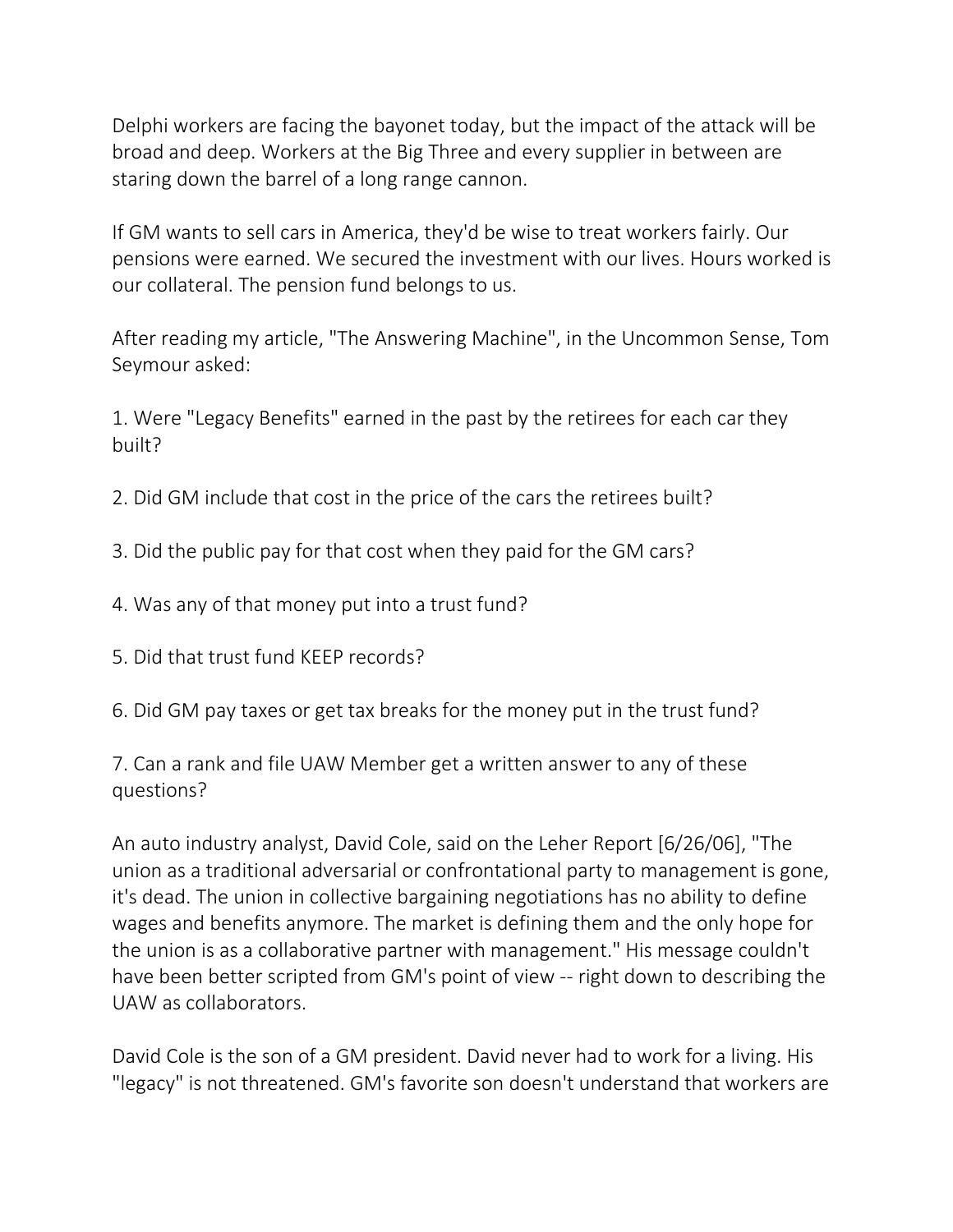consumers and investors. We are the market. We won't work for Chinese wages until GM starts selling cars built in America at Chinese prices.

The same segment of The Leher Report described how GM bought spark plugs from Delphi for an average price of \$1.50, fifty cents below cost ( conduct commonly referred to as racketeering ), but still fifty cents higher than the Chinese version. What the Leher Report failed to mention is how much Mr. Goodwrench charges American consumers for a spark plug. (I was quoted \$6.49 for an AC/Delco platinum at NAPA ). GM not only rips off workers, they rip off consumers.

SOS isn't buying Cole's collaboration crap. Wagoner isn't our daddy. We earned everything we own. We're not "adversarial," we're street wise. SOS intends to extend its reach, unite autoworkers across all sectors of the industry, and raise the level of debate inside and outside the UAW.

We know for a fact that concessions never save jobs. We know in our hearts that two tier isn't a union solution. Two tier is organized fratricide.

It's time to elect delegates to the National Convention who dare to pose the question: Which side are you on? I am not suggesting SOS turn into a slate, an election vehicle for union politicians. We need a militant rank and file organized on the shopfloor and outside the bounds of official union sanction.

What I am saying is this: Work to Rule inside the union just like we do in the factory. Challenge the authority of the Concession Caucus. Raise the ante. Let the International know they will face a guerilla army of No Concession delegates at the Convention in June.

It's not personal. It's just business.

The fiasco at GM and Ford demonstrated that the rank and file must exert control of the ratification process, if we want a valid vote count. Members must demand accountability, full disclosure, and at least a week between the information meeting and the ratification vote.

If the Concession Caucus argues against full disclosure and adequate time to evaluate the contract, we'll know which side they're on. If the Concession Caucus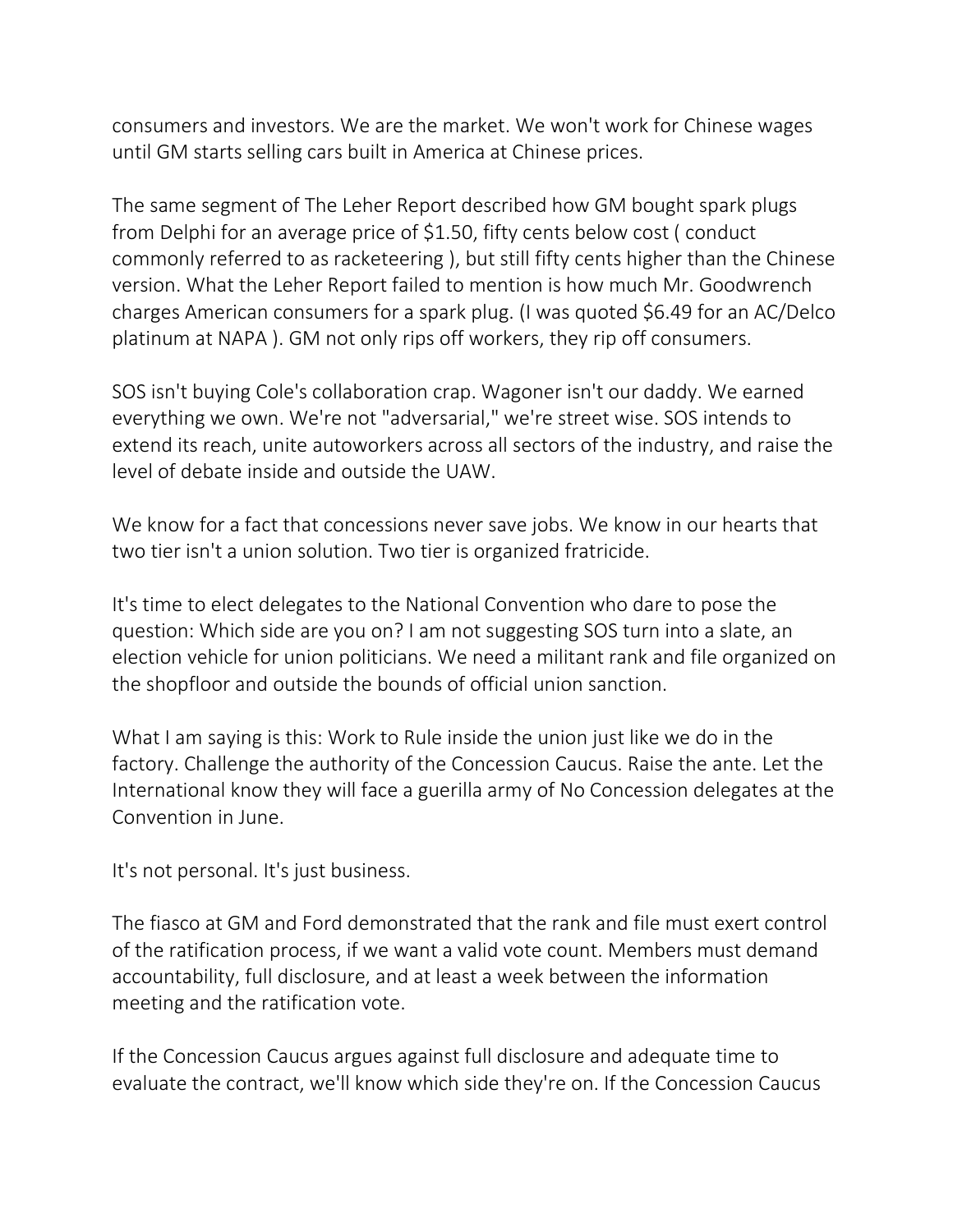objects to observers or an independent audit, we'll know they have something to hide.

We've got eyes everywhere.

Delphi members recall that in the '99 agreement we were not informed that all our pension credits were transferred from GM to Delphi. Nor were we informed that the pension credits of International Reps who formerly worked at Delphi stayed with GM. If you vote strictly on the Highlights, you get sucker punched.

Would you buy a house from a realtor who said, "You can't look in the basement"?

Would you buy a car from a dealer said, "You can't look under the hood"?

Vote No until you Know the Whole Truth.

We've seen the two tier supplement that the Concession Caucus negotiated for new hires at Delphi and didn't permit anyone to ratify. \$14 per hour. No COLA for four years. 10% copays. No defined pension. The new hires don't even get insurance for the first seven months. That's not a union contract, it's a company mandate.

The Concession Caucus will try to divide us again. That's not speculation, it's historical projection, an entrenched pattern. They drove a wedge between new hires and high seniority workers; between assembly workers and parts workers; between active and retired members; between liberals and conservatives.

We can expect more of the same.

Mark my words. At some point the Concession Caucus will present a contract that saves some at the expense of others. They will throw us up against the wall of a court deadline. A deadline that has already been postponed twice and could just as easily be postponed again. A rush job is a con job. Don't take the bait.

Any proposal that splits the union is unacceptable. Burning bridges is not in our self interest. Gettelfinger raised copays on retirees in the middle of the contract. What do you think he will do in 2007? Fight for retirees? Hold the line on health care? Protect new hires?